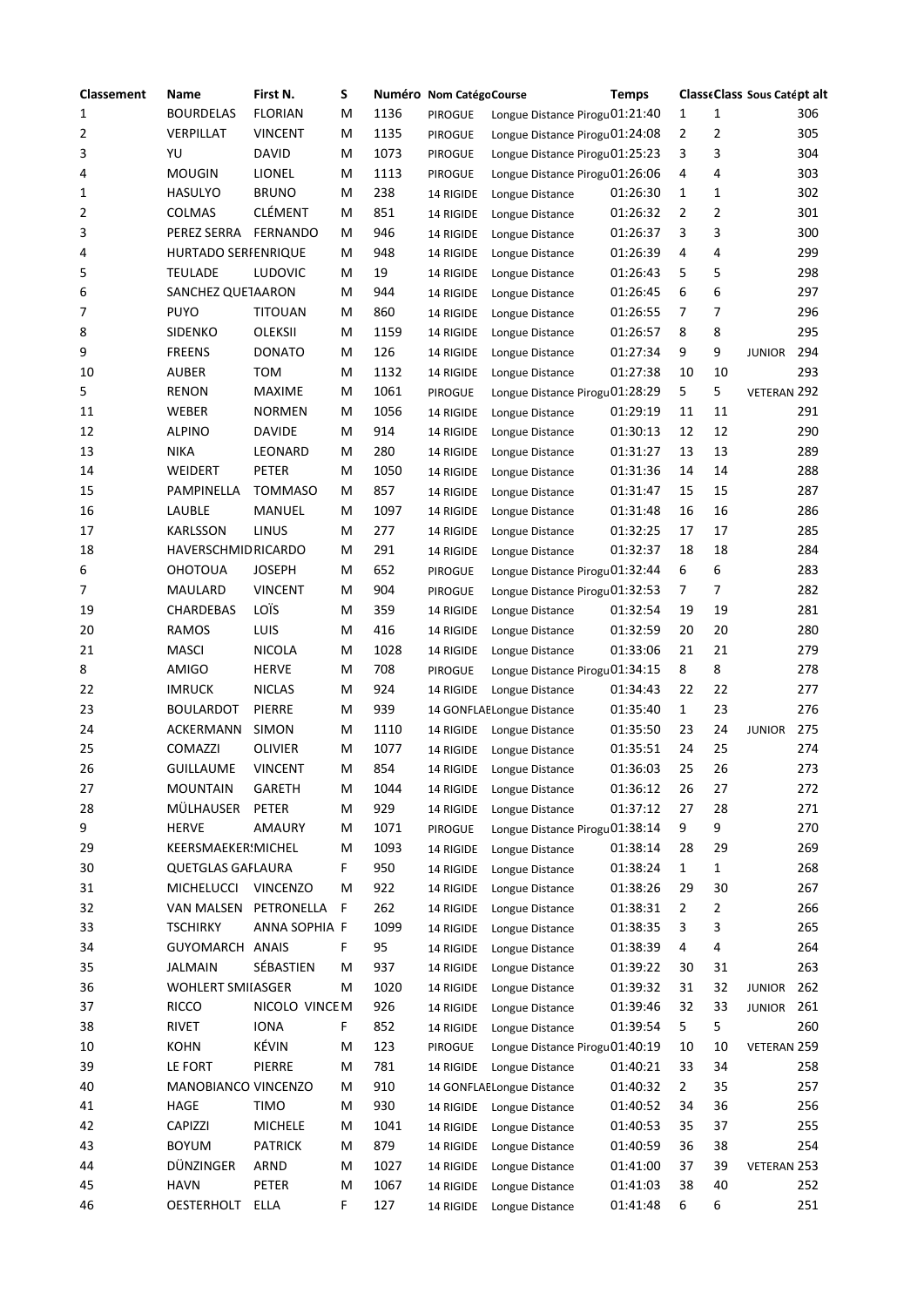| 47  | <b>GUIBERT</b>           | <b>DAVID</b>      | M  | 1059 | 14 RIGIDE | Longue Distance             | 01:41:53 | 39             | 41             |               | 250 |
|-----|--------------------------|-------------------|----|------|-----------|-----------------------------|----------|----------------|----------------|---------------|-----|
| 48  | <b>KREISEL</b>           | <b>THOMAS</b>     | м  | 1075 | 14 RIGIDE | Longue Distance             | 01:42:06 | 40             | 42             |               | 249 |
| 49  | <b>EYCHENNE</b>          | <b>ILOHA</b>      | F. | 1140 | 14 RIGIDE | Longue Distance             | 01:42:10 | $\overline{7}$ | $\overline{7}$ |               | 248 |
| 50  | <b>LEROUX</b>            | <b>CLOVIS</b>     | м  | 1055 | 14 RIGIDE | Longue Distance             | 01:42:17 | 41             | 43             |               | 247 |
| 51  | <b>SCHUUR</b>            | CARSTEN           | м  | 223  | 14 RIGIDE | Longue Distance             | 01:42:37 | 42             | 44             |               | 246 |
| 52  | HAINNEVILLE              | <b>MAXIME</b>     | м  | 856  | 14 RIGIDE | Longue Distance             | 01:42:47 | 43             | 45             |               | 245 |
| 53  | <b>WUELFING</b>          | ANDREAS           | M  | 258  | 14 RIGIDE | Longue Distance             | 01:42:54 | 44             | 46             |               | 244 |
| 54  | MORENO RIBE JAVIER       |                   | м  | 949  | 14 RIGIDE | Longue Distance             | 01:42:55 | 45             | 47             |               | 243 |
| 55  | <b>CAHENZLI</b>          | ADRIAN            | м  | 931  | 14 RIGIDE | Longue Distance             | 01:43:17 | 46             | 48             |               | 242 |
| 56  | VAN DER BOO MARNIX       |                   | м  | 812  | 14 RIGIDE | Longue Distance             | 01:43:23 | 47             | 49             |               | 241 |
| 57  | <b>BODENWINKLEKURT</b>   |                   | M  | 1043 | 14 RIGIDE | Longue Distance             | 01:43:40 | 48             | 50             |               | 240 |
| 58  | ANDRÉN                   | <b>STAFFAN</b>    | м  | 844  | 14 RIGIDE | Longue Distance             | 01:43:47 | 49             | 51             |               | 239 |
| 59  | <b>FRANCHETEAU MARIN</b> |                   | M  | 935  | 14 RIGIDE | Longue Distance             | 01:44:17 | 50             | 52             |               | 238 |
| 60  | PETROGNANI               | <b>BERNARD</b>    | м  | 961  | 14 RIGIDE | Longue Distance             | 01:44:41 | 51             | 53             | VETERAN 237   |     |
| 61  | <b>ECKER</b>             | <b>TANJA</b>      | F  | 240  | 14 RIGIDE | Longue Distance             | 01:44:43 | 8              | 8              |               | 236 |
| 62  | <b>PEYRAS</b>            | GABRIEL           | м  | 1035 | 14 RIGIDE | Longue Distance             | 01:44:47 | 52             | 54             |               | 235 |
| 63  | <b>BABILON</b>           | MATTHIEU          | м  | 1036 | 14 RIGIDE | Longue Distance             | 01:44:49 | 53             | 55             |               | 234 |
| 64  | <b>VARON</b>             | <b>DIDIER</b>     | M  | 1120 | 14 RIGIDE | Longue Distance             | 01:45:03 | 54             | 56             |               | 233 |
| 65  | <b>JANSEGERS</b>         | <b>BART</b>       | M  | 990  | 14 RIGIDE | Longue Distance             | 01:45:32 | 55             | 57             |               | 232 |
| 66  | <b>TEURQUETIL</b>        | <b>ALAIN</b>      | м  | 876  | 14 RIGIDE | Longue Distance             | 01:46:26 | 56             | 58             |               | 231 |
| 67  | DE CAPELE                | <b>THIERRY</b>    | м  | 1042 | 14 RIGIDE | Longue Distance             | 01:46:38 | 57             | 59             |               | 230 |
| 68  | <b>EVEQUOZ</b>           | <b>BERTRAND</b>   | M  | 674  | 14 RIGIDE | Longue Distance             | 01:46:57 | 58             | 60             |               | 229 |
| 69  | <b>BARELLI</b>           | <b>YANN</b>       | м  | 994  | 14 RIGIDE | Longue Distance             | 01:47:26 | 59             | 61             |               | 228 |
| 70  | <b>POINTURIER</b>        | RÉMI              | M  | 1037 |           | 14 GONFLAELongue Distance   | 01:47:27 | 3              | 62             |               | 227 |
| 71  | PEREZ BLANCO JOSE RAMON  |                   | м  | 947  | 14 RIGIDE | Longue Distance             | 01:47:34 | 60             | 63             |               | 226 |
| 72  | <b>FERNET</b>            | <b>BENOIT</b>     | м  | 38   | 14 RIGIDE | Longue Distance             | 01:47:42 | 61             | 64             | VETERAN 225   |     |
| 73  | <b>RODIER</b>            | <b>AGATHE</b>     | F  | 21   | 14 RIGIDE | Longue Distance             | 01:47:49 | 9              | 9              |               | 224 |
| 74  | ACKERMANN                | MATHIEU           | м  | 1108 | 14 RIGIDE | Longue Distance             | 01:48:15 | 62             | 65             |               | 223 |
| 75  | GALLO                    | <b>FRANCESCO</b>  | м  | 925  | 14 RIGIDE | Longue Distance             | 01:48:20 | 63             | 66             |               | 222 |
| 76  | <b>ROTH</b>              | <b>DOMINIK</b>    | м  | 251  | 14 RIGIDE | Longue Distance             | 01:48:29 | 64             | 67             |               | 221 |
| 77  | <b>VERGEZ</b>            | LÉO               | м  | 1076 | 14 RIGIDE | Longue Distance             | 01:48:31 | 65             | 68             |               | 220 |
| 78  | <b>ROPIOT</b>            | PHILIPPE          | м  | 750  | 14 RIGIDE | Longue Distance             | 01:48:38 | 66             | 69             |               | 219 |
| 79  | CHARRE                   | <b>BASTIEN</b>    | м  | 1058 | 14 RIGIDE | Longue Distance             | 01:48:39 | 67             | 70             |               | 218 |
| 80  | <b>VUCHOT</b>            | FX                | м  | 112  | 14 RIGIDE | Longue Distance             | 01:48:57 | 68             | 71             |               | 217 |
| 81  | GROSSMANN                | <b>JEAN-LUC</b>   | M  | 1015 | 14 RIGIDE | Longue Distance             | 01:48:58 | 69             | 72             |               | 216 |
| 82  | DOERING LUNAWILLIAM      |                   | M  | 911  |           | 14 GONFLAELongue Distance   | 01:49:03 | 4              | 73             |               | 215 |
| 83  | <b>AUGUADRO</b>          | MATTEO            | M  | 343  | 14 RIGIDE | Longue Distance             | 01:49:04 | 70             | 74             |               | 214 |
| 84  | <b>CHAGNY</b>            | <b>RICHARD</b>    | М  | 1001 | 14 RIGIDE | Longue Distance             | 01:49:28 | 71             | 75             |               | 213 |
| 85  | LERMITE                  | <b>CHRISTOPHE</b> | м  | 1149 | 14 RIGIDE | Longue Distance             | 01:49:46 | 72             | 76             |               | 212 |
| 86  | <b>BOSSACK</b>           | JÖRG              | м  | 237  | 14 RIGIDE | Longue Distance             | 01:49:49 | 73             | 77             |               | 211 |
| 87  | <b>KREIJEN</b>           | MARCEL            | м  | 1045 | 14 RIGIDE | Longue Distance             | 01:49:57 | 74             | 78             |               | 210 |
| 88  | <b>DENIS</b>             | <b>NATHAN</b>     | м  | 993  | 14 RIGIDE | Longue Distance             | 01:50:01 | 75             | 79             | <b>JUNIOR</b> | 209 |
| 89  | <b>BARALLE</b>           | <b>NICOLAS</b>    | м  | 1080 | 14 RIGIDE | Longue Distance             | 01:50:04 | 76             | 80             |               | 208 |
| 90  | <b>SMITH</b>             | ANDREW            | М  | 1010 | 14 RIGIDE | Longue Distance             | 01:50:50 | 77             | 81             |               | 207 |
| 91  | <b>FERRAND</b>           | <b>DAVID</b>      | M  | 1131 |           | 14 GONFLAELongue Distance   | 01:50:52 | 5              | 82             |               | 206 |
| 92  | DE CAPÈLE                | <b>AURELIE</b>    | F  | 1040 |           | 14 RIGIDE Longue Distance   | 01:51:44 | 10             | 10             |               | 205 |
| 93  | BERTHEAU                 | <b>FRANÇOIS</b>   | M  | 293  | 14 RIGIDE | Longue Distance             | 01:51:48 | 78             | 83             |               | 204 |
| 94  | <b>CLAESKENS</b>         | <b>VINCENT</b>    | м  | 871  |           | 12'6 RIGIDE Longue Distance | 01:51:50 | $\mathbf{1}$   | 84             |               | 203 |
| 95  | <b>BERGER</b>            | <b>FRANÇOIS</b>   | M  | 1057 | 14 RIGIDE | Longue Distance             | 01:52:12 | 79             | 85             |               | 202 |
| 96  | PYFFRADER                | PETRA             | F  | 366  | 14 RIGIDE | Longue Distance             | 01:52:39 | 11             | 11             |               | 201 |
| 97  | <b>KLEMANOVITS MARK</b>  |                   | м  | 381  | 14 RIGIDE | Longue Distance             | 01:53:13 | 80             | 86             |               | 200 |
| 98  | <b>CADOR</b>             | <b>FLORIAN</b>    | M  | 386  |           | 12'6 GONFL Longue Distance  | 01:53:14 | $\mathbf{1}$   | 87             |               | 199 |
| 99  | DE PRÉVILLE              | <b>ASTRID</b>     | F  | 306  | 14 RIGIDE | Longue Distance             | 01:53:15 | 12             | 12             |               | 198 |
| 100 | <b>LENOIR</b>            | <b>FREDERIC</b>   | M  | 49   | 14 RIGIDE | Longue Distance             | 01:53:26 | 81             | 88             |               | 197 |
| 101 | FRANCHETEAU JEAN-PIERRE  |                   | М  | 933  | 14 RIGIDE | Longue Distance             | 01:53:44 | 82             | 89             | VETERAN 196   |     |
| 102 | <b>GAL</b>               | ALEXANDRE         | м  | 1130 | 14 RIGIDE | Longue Distance             | 01:53:58 | 83             | 90             |               | 195 |
| 103 | DEN OTTER                | <b>JEROEN</b>     | М  | 1046 | 14 RIGIDE | Longue Distance             | 01:54:03 | 84             | 91             |               | 194 |
|     |                          |                   |    |      |           |                             |          |                |                |               |     |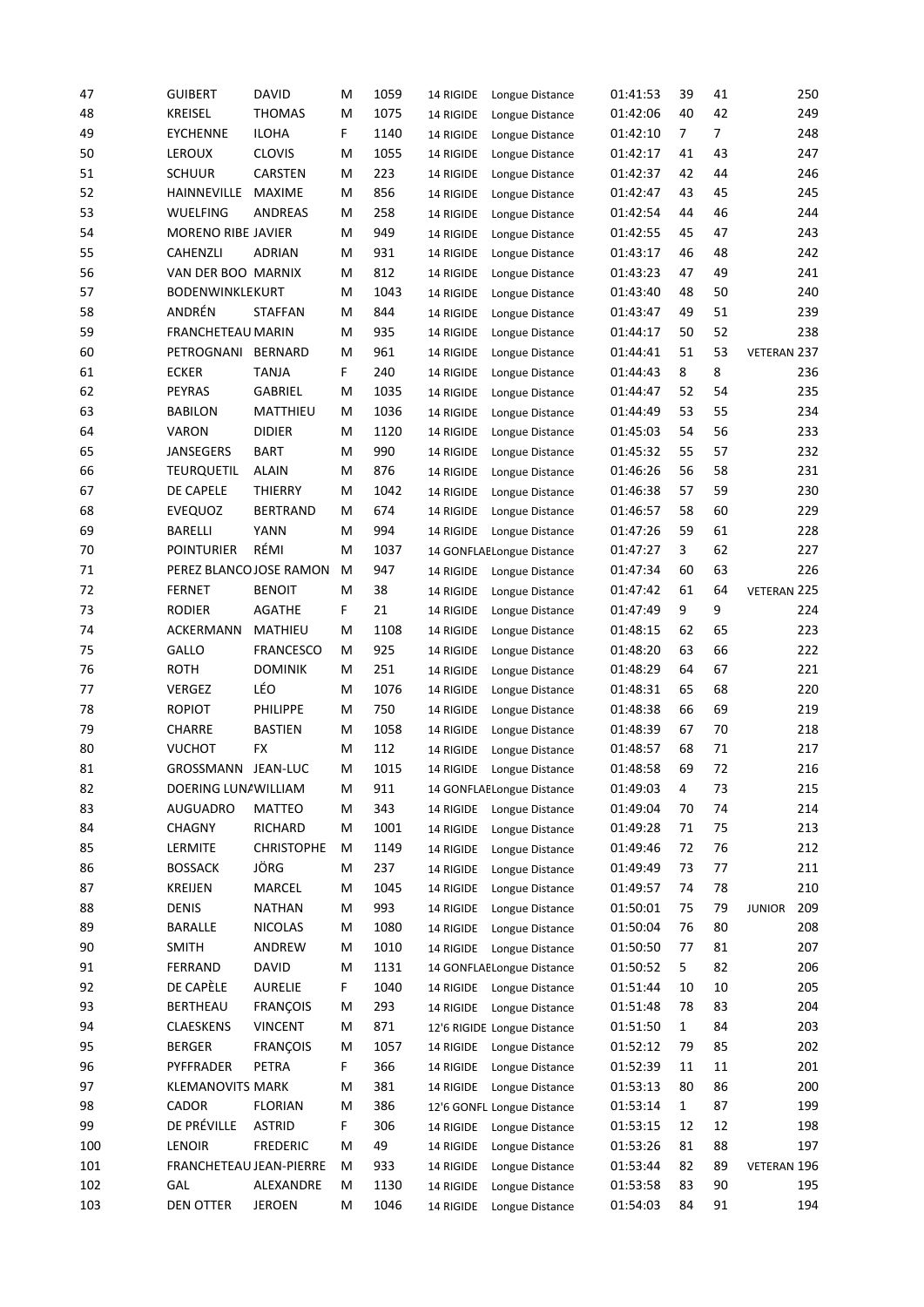| 104 | <b>BOULIERE</b>              | <b>XAVIER</b>     | Μ  | 1098 | 14 RIGIDE | Longue Distance                  | 01:54:06 | 85             | 92           | 193         |
|-----|------------------------------|-------------------|----|------|-----------|----------------------------------|----------|----------------|--------------|-------------|
| 105 | BÉRANGER                     | <b>NICOLAS</b>    | M  | 962  | 14 RIGIDE | Longue Distance                  | 01:54:11 | 86             | 93           | 192         |
| 106 | <b>FRASNETTI</b>             | <b>CHRISTOPHE</b> | м  | 1074 | 14 RIGIDE | Longue Distance                  | 01:54:13 | 87             | 94           | 191         |
| 107 | <b>BERNARD</b>               | <b>CHRISTOPHE</b> | Μ  | 1078 | 14 RIGIDE | Longue Distance                  | 01:54:26 | 88             | 95           | 190         |
| 108 | LANTOINE                     | ERIC              | M  | 985  |           | 12'6 RIGIDE Longue Distance      | 01:54:35 | $\overline{2}$ | 96           | 189         |
| 109 | <b>BADOIU</b>                | <b>ANDREI</b>     | M  | 425  |           | <b>DRAGON OT Longue Distance</b> | 01:54:39 | $\mathbf{1}$   | 97           | 188         |
| 110 | <b>GANDER</b>                | <b>FLORIAN</b>    | м  | 189  | 14 RIGIDE | Longue Distance                  | 01:55:20 | 89             | 98           | 187         |
| 111 | <b>MOULIN</b>                | <b>CHRISTOPHE</b> | м  | 802  | 14 RIGIDE | Longue Distance                  | 01:55:24 | 90             | 99           | 186         |
| 112 | <b>ROSSEL</b>                | LORELINE          | F  | 443  | 14 RIGIDE | Longue Distance                  | 01:55:30 | 13             | 13           | 185         |
| 113 | LACHKAR                      | GÉRALDINE         | F. | 199  | 14 RIGIDE | Longue Distance                  | 01:55:39 | 14             | 14           | 184         |
| 114 | <b>BLANCATO</b>              | LUIGI             | M  | 320  | 14 RIGIDE | Longue Distance                  | 01:55:46 | 91             | 100          | 183         |
| 115 | <b>GUERRE BERTHPIERRE</b>    |                   | M  | 67   | 14 RIGIDE | Longue Distance                  | 01:55:50 | 92             | 101          | 182         |
| 116 | HOURDEAU                     | <b>VINCENT</b>    | M  | 439  | 14 RIGIDE | Longue Distance                  | 01:56:05 | 93             | 102          | 181         |
| 117 | <b>BEUVRY</b>                | <b>ERIC</b>       | M  | 1017 |           |                                  | 01:56:20 | 94             | 103          | 180         |
| 118 |                              | <b>DIANE</b>      | F. | 839  | 14 RIGIDE | Longue Distance                  |          | 15             | 15           | 179         |
|     | KOORNSTRA                    |                   |    |      | 14 RIGIDE | Longue Distance                  | 01:56:21 |                |              |             |
| 119 | <b>KLAVER</b>                | <b>NICOLINE</b>   | F. | 176  | 14 RIGIDE | Longue Distance                  | 01:56:46 | 16             | 16           | 178         |
| 120 | <b>ELIAS</b>                 | <b>MARTI</b>      | м  | 912  | 14 RIGIDE | Longue Distance                  | 01:56:51 | 95             | 104          | 177         |
| 121 | <b>VIGNAC</b>                | <b>JEROME</b>     | м  | 37   | 14 RIGIDE | Longue Distance                  | 01:57:02 | 96             | 105          | 176         |
| 122 | <b>OCCHIOGROSS ANNA</b>      |                   | F. | 102  | 14 RIGIDE | Longue Distance                  | 01:57:08 | 17             | 17           | 175         |
| 123 | LEZER                        | LAETITIA          | F. | 1127 | 14 RIGIDE | Longue Distance                  | 01:57:14 | 18             | 18           | 174         |
| 124 | <b>GICOT</b>                 | <b>MICHEL</b>     | Μ  | 358  | 14 RIGIDE | Longue Distance                  | 01:57:40 | 97             | 106          | 173         |
| 125 | LALET                        | <b>TONY</b>       | M  | 917  |           | 12'6 RIGIDE Longue Distance      | 01:57:49 | 3              | 107          | 172         |
| 126 | <b>POIRIER</b>               | JEAN-BAPTISTEM    |    | 934  | 14 RIGIDE | Longue Distance                  | 01:57:52 | 98             | 108          | 171         |
| 127 | PYFFRADER                    | <b>MARTIN</b>     | м  | 428  | 14 RIGIDE | Longue Distance                  | 01:58:13 | 99             | 109          | 170         |
| 128 | <b>POLESE</b>                | <b>FREDERIC</b>   | Μ  | 217  |           | 14 GONFLAELongue Distance        | 01:58:25 | 6              | 110          | 169         |
| 129 | <b>LEVALLOIS</b>             | <b>FABIENNE</b>   | F. | 1029 | 14 RIGIDE | Longue Distance                  | 01:58:42 | 19             | 19           | 168         |
| 130 | <b>MAMY</b>                  | <b>GUILLAUME</b>  | Μ  | 958  | 14 RIGIDE | Longue Distance                  | 01:58:47 | 100            | 111          | 167         |
| 131 | <b>NIZAN</b>                 | YANNICK           | м  | 955  |           | 14 GONFLAELongue Distance        | 01:58:50 | 7              | 112          | 166         |
| 132 | DELABIE                      | DAMIEN            | M  | 908  | 14 RIGIDE | Longue Distance                  | 01:59:12 | 101            | 113          | 165         |
| 133 | <b>MERKUS</b>                | <b>TINEKE</b>     | F  | 183  | 14 RIGIDE | Longue Distance                  | 01:59:35 | 20             | 20           | 164         |
| 134 | <b>D ANDREA</b>              | LORENZO           | Μ  | 1047 | 14 RIGIDE | Longue Distance                  | 01:59:37 | 102            | 114          | 163         |
| 135 | <b>RATABOUR</b>              | <b>XAVIER</b>     | м  | 848  | 14 RIGIDE | Longue Distance                  | 01:59:43 | 103            | 115          | 162         |
| 136 | <b>MORIGGIA</b>              | <b>ELENA</b>      | F. | 1053 | 14 RIGIDE | Longue Distance                  | 01:59:45 | 21             | 21           | 161         |
| 137 | DE MAULDE                    | <b>ERIC</b>       | M  | 419  |           | 14 GONFLAELongue Distance        | 01:59:55 | 8              | 116          | 160         |
| 138 | <b>HEINTZ</b>                | <b>ANTHONY</b>    | Μ  | 1031 |           | 14 GONFLAELongue Distance        | 02:00:00 | 9              | 117          | 159         |
| 139 | ANGÉLOZ                      | <b>NICOLE</b>     | F  | 1096 | 14 RIGIDE | Longue Distance                  | 02:00:02 | 22             | 22           | 158         |
| 140 | <b>AERTS</b>                 | PHILIPPE          | M  | 818  | 14 RIGIDE | Longue Distance                  | 02:00:22 | 104            | 118          | VETERAN 157 |
| 141 | PIERIN                       | <b>PATRICE</b>    | M  | 185  | 14 RIGIDE | Longue Distance                  | 02:00:49 | 105            | 119          | 156         |
| 142 | ELHONSALI                    | <b>HICHAM</b>     | M  | 945  |           |                                  | 02:00:52 | 10             | 120          | 155         |
|     |                              | <b>KENZO</b>      |    |      |           | 14 GONFLAELongue Distance        |          |                |              |             |
| 143 | ROZE                         |                   | M  | 1101 |           | 12'6 RIGIDE Longue Distance      | 02:00:54 | 4              | 121          | 154         |
| 144 | RELANGE                      | SYLVAIN           | M  | 785  |           | 14 RIGIDE Longue Distance        | 02:00:55 | 106            | 122          | 153         |
| 145 | CHANTEPIE PEFSAMANTHA        |                   | F. | 244  |           | TANDEM R+ Longue Distance        | 02:00:58 | 1              | 23           | 152         |
| 146 | VIEUX-POULE ERIC             |                   | Μ  | 916  |           | 14 GONFLAELongue Distance        | 02:01:08 | 11             | 123          | 151         |
| 147 | <b>RUSO</b>                  | <b>AFRODITA</b>   | F. | 877  |           | 14 RIGIDE Longue Distance        | 02:01:10 | 23             | 24           | 150         |
| 148 | THOMAS                       | PHILIPPE          | Μ  | 816  |           | 14 GONFLAELongue Distance        | 02:01:15 | 12             | 124          | 149         |
| 149 | <b>KRESS</b>                 | LAURENCE          | F  | 144  | 14 RIGIDE | Longue Distance                  | 02:01:23 | 24             | 25           | 148         |
| 150 | <b>BRAULT DES G FRANÇOIS</b> |                   | M  | 969  | 14 RIGIDE | Longue Distance                  | 02:01:31 | 107            | 125          | VETERAN 147 |
| 151 | LENTINI                      | <b>RICCARDO</b>   | M  | 332  | 14 RIGIDE | Longue Distance                  | 02:02:29 | 108            | 126          | 146         |
| 152 | <b>SZILI</b>                 | <b>BALÁZS</b>     | M  | 1151 |           | 14 GONFLAELongue Distance        | 02:02:42 | 13             | 127          | 145         |
| 153 | <b>BOCCIARELLI</b>           | <b>AUDREY</b>     | F. | 213  | 14 RIGIDE | Longue Distance                  | 02:02:51 | 25             | 26           | 144         |
| 11  | <b>ENOUS</b>                 | <b>OCEANE</b>     | F. | 447  | PIROGUE   | Longue Distance Pirogu02:02:53   |          | $\mathbf{1}$   | $\mathbf{1}$ | 143         |
| 154 | <b>MAUGRAIN</b>              | <b>KEVIN</b>      | M  | 1033 | 14 RIGIDE | Longue Distance                  | 02:03:05 | 109            | 128          | 142         |
| 155 | <b>BANCELIN</b>              | <b>CHRISTOPHE</b> | M  | 923  |           | 14 GONFLAELongue Distance        | 02:03:39 | 14             | 129          | 141         |
| 156 | SAULENC                      | SÉBASTIEN         | M  | 991  |           | 14 GONFLAELongue Distance        | 02:03:48 | 15             | 130          | 140         |
| 157 | BELLENGER                    | <b>ADRIEN</b>     | м  | 943  |           | 14 GONFLAELongue Distance        | 02:03:50 | 16             | 131          | 139         |
| 158 | <b>POURRIOT</b>              | <b>DAMIEN</b>     | M  | 1034 |           | 14 RIGIDE Longue Distance        | 02:03:52 | 110            | 132          | 138         |
| 159 | MISANDEAU                    | LAURENT           | M  | 814  |           | TANDEM R+ Longue Distance        | 02:03:55 | $\mathbf{1}$   | 133          | 137         |
|     |                              |                   |    |      |           |                                  |          |                |              |             |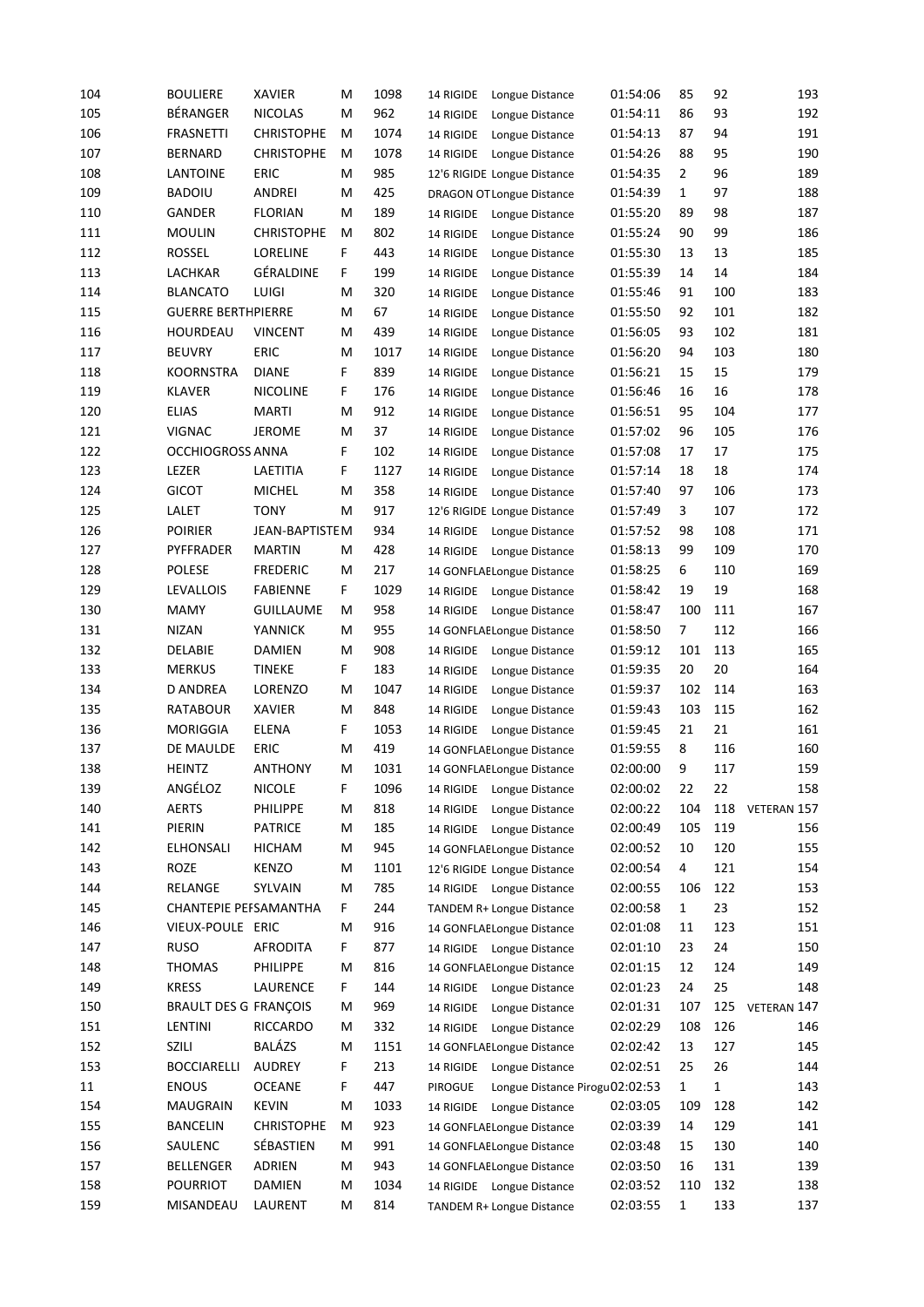| 160        | <b>MOULIN</b>                     | <b>PATRICIA</b>         | F      | 821         | 14 RIGIDE      | Longue Distance                                          | 02:03:56             | 26             | 27             | 136                  |  |
|------------|-----------------------------------|-------------------------|--------|-------------|----------------|----------------------------------------------------------|----------------------|----------------|----------------|----------------------|--|
| 161        | <b>GUERRIER</b>                   | <b>SOPHIE</b>           | F      | 705         | 14 RIGIDE      | Longue Distance                                          | 02:04:16             | 27             | 28             | 135                  |  |
| 162        | <b>GAGNAIRE</b>                   | PHILIPPE                | M      | 424         | 14 RIGIDE      | Longue Distance                                          | 02:04:28             | 111            | 134            | 134                  |  |
| 163        | BALLESTA                          | <b>FRANCK</b>           | м      | 853         | 14 RIGIDE      | Longue Distance                                          | 02:04:47             | 112            | 135            | 133                  |  |
| 164        | DEVENDEVILLE NICOLAS              |                         | M      | 196         | 14 RIGIDE      | Longue Distance                                          | 02:04:55             | 113            | 136            | 132                  |  |
| 165        | POUGET                            | JULIEN                  | м      | 1112        | 14 RIGIDE      | Longue Distance                                          | 02:05:01             | 114            | 137            | 131                  |  |
| 166        | <b>MONSION</b>                    | <b>CHRISTOPHE</b>       | M      | 1030        | 14 RIGIDE      | Longue Distance                                          | 02:05:02             | 115            | 138            | 130                  |  |
| 167        | <b>CHOLLET</b>                    | <b>MARTINE</b>          | F.     | 327         | 14 RIGIDE      | Longue Distance                                          | 02:05:06             | 28             | 29             | VETERAN 129          |  |
| 168        | MARCHAND                          | <b>NICOLAS</b>          | M      | 598         | 14 RIGIDE      | Longue Distance                                          | 02:05:14             | 116            | 139            | 128                  |  |
| 169        | MEESEMAECKEGUILLAUME              |                         | м      | 792         | 14 RIGIDE      | Longue Distance                                          | 02:05:16             | 117            | 140            | 127                  |  |
| 170        | MONTAGNER LAURIE                  |                         | F.     | 231         | 14 RIGIDE      | Longue Distance                                          | 02:05:19             | 29             | 30             | 126                  |  |
| 171        | <b>FRESSE</b>                     | PIERRE                  | M      | 1111        |                | 14 GONFLAELongue Distance                                | 02:05:54             | 17             | 141            | 125                  |  |
| 12         | <b>FLOREY</b>                     | NATHALIE                | F.     | 432         | PIROGUE        | Longue Distance Pirogu02:05:55                           |                      | $\mathbf{2}$   | $\overline{2}$ | 124                  |  |
| 13         | WARLUZEL                          | <b>REMY</b>             | м      | 863         | <b>PIROGUE</b> | Longue Distance Pirogu02:06:01                           |                      | 11             | 11             | 123                  |  |
| 172        | LEBLANC                           | <b>CLEMENCE</b>         | F.     | 901         |                | 12'6 RIGIDE Longue Distance                              | 02:06:02             | $\mathbf{1}$   | 31             | 122                  |  |
| 173        | <b>AERTS</b>                      | <b>CAROLE</b>           | F      | 836         |                | 12'6 GONFL Longue Distance                               | 02:06:12             | $\mathbf{1}$   | 32             | VETERAN 121          |  |
| 174        | PAIN                              | <b>GUILLAUME</b>        | M      | 344         |                | 14 GONFLAELongue Distance                                | 02:06:16             | 18             | 142            | 120                  |  |
| 175        | LAMY-CHAPPU BERTRAND              |                         | м      | 1079        |                | 14 GONFLAELongue Distance                                | 02:06:24             | 19             | 143            | 119                  |  |
| 176        | <b>CLERISSI</b>                   | <b>JEAN-PIERRE</b>      | м      | 1103        |                | 14 GONFLAELongue Distance                                | 02:06:27             | 20             | 144            | 118                  |  |
| 177        | LEBLANC                           | ÉTIENNE                 | м      | 902         |                | 12'6 GONFL Longue Distance                               | 02:06:29             | $\mathbf{2}$   | 145            | 117                  |  |
| 178        | POURREYRON MARIE                  |                         | F.     | 259         | 14 RIGIDE      | Longue Distance                                          | 02:06:42             | 30             | 33             | 116                  |  |
| 179        | <b>CLERC</b>                      | <b>FRANCOIS</b>         | M      | 951         |                | 12'6 GONFL Longue Distance                               | 02:07:21             | 3              | 146            | VETERAN 115          |  |
| 180        | CHATELAIN                         | <b>CHRISTOPHE</b>       | м      | 840         | 14 RIGIDE      | Longue Distance                                          | 02:07:24             | 118            | 147            | 114                  |  |
| 14         | <b>CRUZ</b>                       | LEANDRO                 | м      | 974         | <b>PRONE</b>   | Longue Distance Pirogu02:07:32                           |                      | $\mathbf{1}$   | 12             | 113                  |  |
| 15         | <b>CANALI</b>                     | <b>WILLIAM</b>          | м      | 198         | <b>PRONE</b>   | Longue Distance Pirogu02:07:35                           |                      | $\overline{2}$ | 13             | VETERAN 112          |  |
| 181        | PAPONNAUD                         | GAËLLE                  | F.     | 158         |                | 14 GONFLAELongue Distance                                | 02:08:19             | 1              | 34             | 111                  |  |
| 182        | RICHTER                           | <b>THOMAS</b>           | М      | 954         |                | 14 RIGIDE Longue Distance                                | 02:08:44             | 119            | 148            | 110                  |  |
| 183        | <b>BRULEY</b>                     | <b>NICOLAS</b>          | M      | 412         |                | 14 GONFLAELongue Distance                                | 02:08:45             | 21             | 149            | 109                  |  |
| 184        | <b>MARCOUP</b>                    | <b>ERIC</b>             | м      | 1081        |                | 14 GONFLAELongue Distance                                | 02:09:12             | 22             | 150            | 108                  |  |
| 185        | DALAUDIER                         | <b>FRÉDÉRIC</b>         | M      | 160         | 14 RIGIDE      | Longue Distance                                          | 02:09:29             | 120            | 151            | 107                  |  |
| 186        | KHALIL                            | SAMI                    | М      | 780         | 14 RIGIDE      | Longue Distance                                          | 02:09:45             | 121            | 152            | 106                  |  |
| 187        | <b>MENTION</b>                    | <b>EDOUARD</b>          | м      | 745         |                | 12'6 GONFL Longue Distance                               | 02:09:57             | 4              | 153            | 105                  |  |
| 188        | LAUSTEN THONANNA                  |                         | F.     | 1066        |                | 14 RIGIDE Longue Distance                                | 02:11:08             | 31             | 35             | 104                  |  |
| 189        | <b>BERTRAND</b>                   | <b>MARTIN</b>           | M      | 695         |                | 14 GONFLAELongue Distance                                | 02:11:58             | 23             | 154            | 103                  |  |
| 190        | <b>BERTRAND</b>                   | LUC                     | м      | 702         |                | 14 RIGIDE Longue Distance                                | 02:12:02             | 122            |                | 155 VETERAN 102      |  |
| 191        | <b>JACOB</b>                      | MANUEL                  | M      | 216         |                | 14 RIGIDE Longue Distance                                | 02:12:22             | 123            | 156            | 101                  |  |
| 192        | <b>FRANCÈS</b>                    | <b>ALEXIS</b>           | Μ      | 831         |                | 14 GONFLAELongue Distance                                | 02:12:27             | 24             | 157            | 100                  |  |
| 193        | ABREU FIGUEI LUIS                 |                         | Μ      | 1019        |                | 14 GONFLAELongue Distance                                | 02:12:39             | 25             | 158            | 99                   |  |
| 194        | HEER                              | <b>MICHEL</b>           | M      | 47          |                | 12'6 RIGIDE Longue Distance                              | 02:12:48             | 5              | 159            | 98                   |  |
| 195        | LINDMARK                          | <b>VERA</b>             | F      | 956         |                | 12'6 GONFL Longue Distance                               | 02:12:49             | 2              | 36             | 97                   |  |
| 196        | <b>BADOIU</b>                     | ANGELA                  | F      | 971         |                | <b>DRAGON OT Longue Distance</b>                         | 02:12:56             | 1              | 37             | 96                   |  |
| 197        | <b>BOHLE</b>                      | <b>PATRICIA</b>         | F      | 973         |                | <b>DRAGON OT Longue Distance</b>                         | 02:12:56             | 2              | 38             | 95                   |  |
| 198        | <b>BOLAY</b>                      | SASKIA<br><b>AUDREY</b> | F      | 972         |                | <b>DRAGON OT Longue Distance</b>                         | 02:12:56             | 3              | 39             | 94                   |  |
| 199        | <b>JAEGER</b>                     | STÉPHANE                | F.     | 975         |                | <b>DRAGON OT Longue Distance</b>                         | 02:12:56             | 4              | 40<br>160      | 93                   |  |
| 200<br>201 | <b>GUYON</b>                      |                         | Μ      | 1102<br>850 |                | 14 GONFLAELongue Distance                                | 02:13:16<br>02:13:56 | 26<br>124      |                | 92<br>161 VETERAN 91 |  |
| 202        | <b>LECLERCQ</b><br><b>THEODET</b> | YANN<br>PASCAL          | м<br>м | 1146        |                | 14 RIGIDE Longue Distance                                | 02:14:37             | 27             | 162            | 90                   |  |
| 203        | SCHAPELYNCK CHRISTOPHE            |                         | Μ      | 921         |                | 14 GONFLAELongue Distance<br>12'6 GONFL Longue Distance  | 02:14:41             | 5              | 163            | 89                   |  |
| 204        | LAVOREL                           | <b>JULIE</b>            | F.     | 999         |                |                                                          | 02:15:00             | 2              | 41             | 88                   |  |
| 205        | MARX                              | <b>GRÉGOIRE</b>         | Μ      | 190         |                | 14 GONFLAELongue Distance<br>14 GONFLAELongue Distance   | 02:15:02             | 28             | 164            | 87                   |  |
| 206        | SELO                              | LOHAN                   | м      | 932         |                |                                                          | 02:15:32             | 125            | 165            | 86<br><b>JUNIOR</b>  |  |
| 207        | TRAMONI                           | PASCAL                  | Μ      | 1124        |                | 14 RIGIDE Longue Distance<br>12'6 RIGIDE Longue Distance | 02:15:53             | 6              | 166            | 85                   |  |
| 208        | <b>EHRENBOLGER BIRGIT</b>         |                         | F      | 837         |                | 12'6 RIGIDE Longue Distance                              | 02:16:14             | 2              | 42             | 84                   |  |
| 209        | ROMANOWSKI ADAM                   |                         | Μ      | 204         |                | 14 RIGIDE Longue Distance                                | 02:16:17             | 126            |                | 167 VETERAN 83       |  |
| 210        | <b>BOUCHEL</b>                    | EMMANUEL                | м      | 315         |                | 14 RIGIDE Longue Distance                                | 02:16:33             | 127            | 168            | VETERAN 82           |  |
| 211        | <b>FUSS</b>                       | LAURENT                 | м      | 978         |                | 12'6 GONFL Longue Distance                               | 02:16:45             | 6              | 169            | 81                   |  |
| 212        | KHOROCHILOV ANDREI                |                         | м      | 585         |                | 12'6 RIGIDE Longue Distance                              | 02:16:46             | 7              | 170            | 80                   |  |
|            |                                   |                         |        |             |                |                                                          |                      |                |                |                      |  |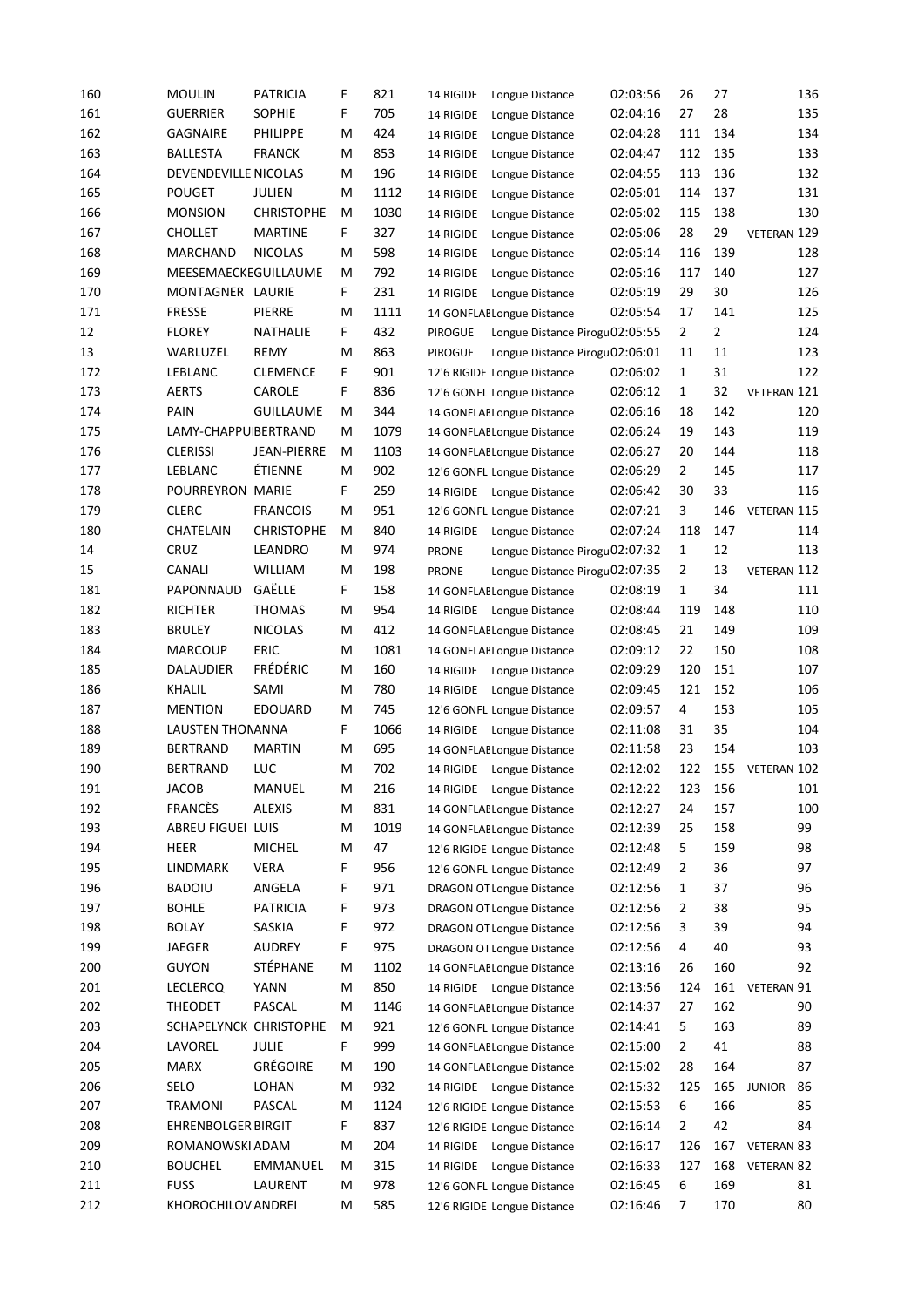| 213 | <b>BRISTOW</b>             | <b>THERESA</b>   | F  | 1086 | 12'6 GONFL Longue Distance       | 02:17:32 | 3              | 43  | 79                  |
|-----|----------------------------|------------------|----|------|----------------------------------|----------|----------------|-----|---------------------|
| 214 | <b>LEBOURG</b>             | <b>VIRGINIE</b>  | F  | 875  | 14 RIGIDE<br>Longue Distance     | 02:18:18 | 32             | 44  | 78                  |
| 215 | <b>HEGEDUS</b>             | <b>DORA</b>      | F  | 384  | 14 RIGIDE<br>Longue Distance     | 02:18:24 | 33             | 45  | 77                  |
| 216 | <b>LAMBRECHTS</b>          | <b>MARTINE</b>   | F. | 807  | 14 RIGIDE<br>Longue Distance     | 02:18:25 | 34             | 46  | 76                  |
| 217 | <b>TOCQUEC</b>             | AURELIEN         | м  | 786  | 12'6 GONFL Longue Distance       | 02:19:13 | 7              | 171 | 75                  |
| 218 | DUTHILLEUL                 | MICHAËL          | м  | 838  | 12'6 GONFL Longue Distance       | 02:19:52 | 8              | 172 | 74                  |
| 219 | <b>FERAIL</b>              | JEANCLAUDE       | M  | 261  | 12'6 GONFL Longue Distance       | 02:19:56 | 9              | 173 | VETERAN 73          |
| 220 | <b>DEVIENNE</b>            | ANGELINE         | F  | 952  | 12'6 GONFL Longue Distance       | 02:20:58 | 4              | 47  | 72                  |
| 221 | DAMBRINE                   | <b>CHARLOTTE</b> | F  | 1133 | 14 GONFLAELongue Distance        | 02:21:11 | 3              | 48  | 71                  |
| 222 | <b>DUTARTRE</b>            | <b>YVAN</b>      | м  | 957  | 14 RIGIDE Longue Distance        | 02:21:12 | 128            | 174 | <b>VETERAN 70</b>   |
| 223 | <b>DUISIT</b>              | <b>NICOLAS</b>   | М  | 402  | 14 GONFLAELongue Distance        | 02:22:09 | 29             | 175 | 69                  |
| 224 | ARTUR DU PLESALBAN         |                  | М  | 960  | 12'6 GONFL Longue Distance       | 02:22:11 | 10             | 176 | 68                  |
| 225 | ?DOSSARD                   | #302             | F  | 302  | <b>DRAGON OT Longue Distance</b> | 02:22:23 | 5              | 49  | 67                  |
| 226 | <b>ENGEL</b>               | <b>KARINE</b>    | F  | 389  | <b>DRAGON OT Longue Distance</b> | 02:22:23 | 6              | 50  | 66                  |
| 227 | <b>GARNIER</b>             | <b>NATHALIE</b>  | F  | 309  | <b>DRAGON OT Longue Distance</b> | 02:22:23 | 7              | 51  | 65                  |
| 228 | <b>BOHUON</b>              | <b>OLIVIER</b>   | м  | 405  | <b>DRAGON OT Longue Distance</b> | 02:22:38 | $\overline{2}$ | 177 | 64                  |
| 229 | <b>BRAULT</b>              | <b>EVA</b>       | F. | 434  | <b>DRAGON OT Longue Distance</b> | 02:22:43 | 8              | 52  | VETERAN 63          |
| 230 | <b>TOUSSAINT</b>           | <b>PIERRE</b>    | M  | 1052 | 14 GONFLAELongue Distance        | 02:22:47 | 30             | 178 | 62                  |
| 231 | <b>MOSCHINI</b>            | <b>FRÉDÉRIC</b>  | М  | 758  | 14 GONFLAELongue Distance        | 02:23:33 | 31             | 179 | 61                  |
| 232 | MELANDRI                   | <b>MATTEO</b>    | м  | 383  | 12'6 GONFL Longue Distance       | 02:23:43 | 11             | 180 | 60                  |
| 233 | <b>CLAESKENS</b>           | <b>FLORENCE</b>  | F. | 874  | 12'6 GONFL Longue Distance       | 02:23:48 | 5              | 53  | 59                  |
| 234 | KOECKELENBEFFILIP          |                  | м  | 815  | 14 GONFLAELongue Distance        | 02:24:09 | 32             | 181 | <b>VETERAN 58</b>   |
| 235 | OFFLAND                    | AMY              | F  | 1089 | 14 GONFLAELongue Distance        | 02:25:03 | 4              | 54  | 57                  |
| 236 | <b>CLARK</b>               | ANDY             | M  | 1008 | 12'6 GONFL Longue Distance       | 02:25:06 | 12             | 182 | 56                  |
| 237 | <b>PAXTON</b>              | <b>CASSIE</b>    | F. | 1009 | 14 GONFLAELongue Distance        | 02:25:07 | 5              | 55  | 55                  |
| 238 | DULIGNÉE                   | MIKAËL           | M  | 263  | 12'6 RIGIDE Longue Distance      | 02:25:11 | 8              | 183 | 54                  |
| 239 | <b>CLARK</b>               | <b>RHONA</b>     | F. | 1007 | 12'6 GONFL Longue Distance       | 02:25:14 | 6              | 56  | 53                  |
| 240 | <b>SIRET</b>               | EMMANUEL         | М  | 1104 | 12'6 GONFL Longue Distance       | 02:25:25 | 13             | 184 | 52                  |
| 241 | <b>EVANS</b>               | SIÔN             | М  | 739  | 14 GONFLAELongue Distance        | 02:26:12 | 33             | 185 | 51                  |
| 242 | LOUIS                      | OLIVIER          | М  | 788  | 12'6 GONFL Longue Distance       | 02:26:51 | 14             | 186 | 50                  |
| 243 | <b>GUICHARD</b>            | SÉBASTIEN        | М  | 735  | 12'6 GONFL Longue Distance       | 02:27:26 | 15             | 187 | 49                  |
| 244 | <b>HEMBERT</b>             | <b>BENOIT</b>    | М  | 654  | 12'6 GONFL Longue Distance       | 02:29:23 | 16             | 188 | 48                  |
| 245 | <b>FAVARA</b>              | <b>ELISA</b>     | F. | 341  | 14 RIGIDE Longue Distance        | 02:29:40 | 35             | 57  | 47                  |
| 246 | REINARES                   | <b>XABI</b>      | М  | 1024 | <b>DRAGON OT Longue Distance</b> | 02:30:11 | 3              | 189 | 46                  |
| 247 | <b>DADER</b>               | <b>SOPHIE</b>    | F. | 427  | <b>OUTRIGGER Longue Distance</b> | 02:30:36 | $\mathbf{1}$   | 58  | 45                  |
| 248 | <b>RICEZ</b>               | <b>ANTOINE</b>   | M  | 1025 | 12'6 GONFL Longue Distance       | 02:30:40 | 17             | 190 | 44                  |
| 249 | <b>TUAZ-TORCHO ESTELLE</b> |                  | F. | 1048 | 14 GONFLAELongue Distance        | 02:31:54 | 6              | 59  | 43                  |
| 250 | <b>ROBERTS</b>             | SAMANTHA         | F. | 1087 | 12'6 GONFL Longue Distance       | 02:32:00 | 7              | 60  | 42                  |
| 251 | ?DOSSARD                   | #1085            | F. | 1085 | <b>OUTRIGGER Longue Distance</b> | 02:32:58 | $\overline{2}$ | 61  | 41                  |
| 252 | VERNEDE                    | <b>OLYMPE</b>    | F. | 1156 | 12'6 GONFL Longue Distance       | 02:33:39 | 8              | 62  | 40<br><b>JUNIOR</b> |
| 253 | <b>VERNEDE</b>             | <b>ALEXIS</b>    | M  | 1158 | 14 GONFLAELongue Distance        | 02:33:40 | 34             | 191 | 39                  |
| 254 | <b>GIUDICE</b>             | SIMONA           | F. | 390  | 14 RIGIDE Longue Distance        | 02:37:32 | 36             | 63  | 38                  |
| 255 | KAUFMANN                   | VALÉRIAN         | м  | 742  | 14 GONFLAELongue Distance        | 02:37:33 | 35             | 192 | 37                  |
| 256 | CASTELLA                   | SÉBASTIEN        | М  | 61   | 12'6 GONFL Longue Distance       | 02:37:58 | 18             | 193 | 36                  |
| 257 | ZECCA                      | <b>AUDREY</b>    | М  | 1068 | 14 GONFLAELongue Distance        | 02:38:22 | 36             | 194 | 35                  |
| 258 | LEGAY                      | <b>PATRICK</b>   | М  | 728  | 12'6 GONFL Longue Distance       | 02:38:23 | 19             | 195 | 34                  |
| 259 | <b>KRUGER</b>              | JULIE            | м  | 1090 | 12'6 GONFL Longue Distance       | 02:39:00 | 20             | 196 | 33                  |
| 260 | <b>TSANG</b>               | <b>ALICE</b>     | F. | 743  | 12'6 GONFL Longue Distance       | 02:45:26 | 9              | 64  | 32                  |
| 261 | <b>DESCHAMPS</b>           | <b>NOEL</b>      | M  | 1062 | 12'6 GONFL Longue Distance       | 02:46:03 | 21             | 197 | 31                  |
| 262 | ANNAERT                    | LAURA            | F. | 153  | 14 GONFLAELongue Distance        | 02:47:44 | 7              | 65  | 30                  |
| 263 | ?DOSSARD                   | #573             | M  | 573  | <b>DRAGON OT Longue Distance</b> | 02:48:00 | 4              | 198 | 29                  |
| 264 | SAUNIER                    | <b>VINCENT</b>   | M  | 795  | <b>DRAGON OT Longue Distance</b> | 02:48:01 | 5              | 199 | 28                  |
| 265 | <b>BRAUN</b>               | <b>THOMAS</b>    | м  | 744  | <b>DRAGON OT Longue Distance</b> | 02:48:01 | 6              | 200 | 27                  |
| 266 | AIGLE FOLEY                | <b>CHRISTINE</b> | F. | 224  | 12'6 GONFL Longue Distance       | 02:48:17 | 10             | 66  | 26                  |
| 267 | PARETTE                    | <b>MAXIME</b>    | м  | 820  | 12'6 GONFL Longue Distance       | 02:48:34 | 22             | 201 | 25                  |
| 268 | <b>HIGGS</b>               | <b>TRACY</b>     | F. | 1082 | 14 GONFLAELongue Distance        | 02:50:29 | 8              | 67  | 24                  |
| 269 | <b>THOMAS</b>              | AIMME            | F  | 1088 | 12'6 GONFL Longue Distance       | 02:50:30 | 11             | 68  | 23                  |
|     |                            |                  |    |      |                                  |          |                |     |                     |